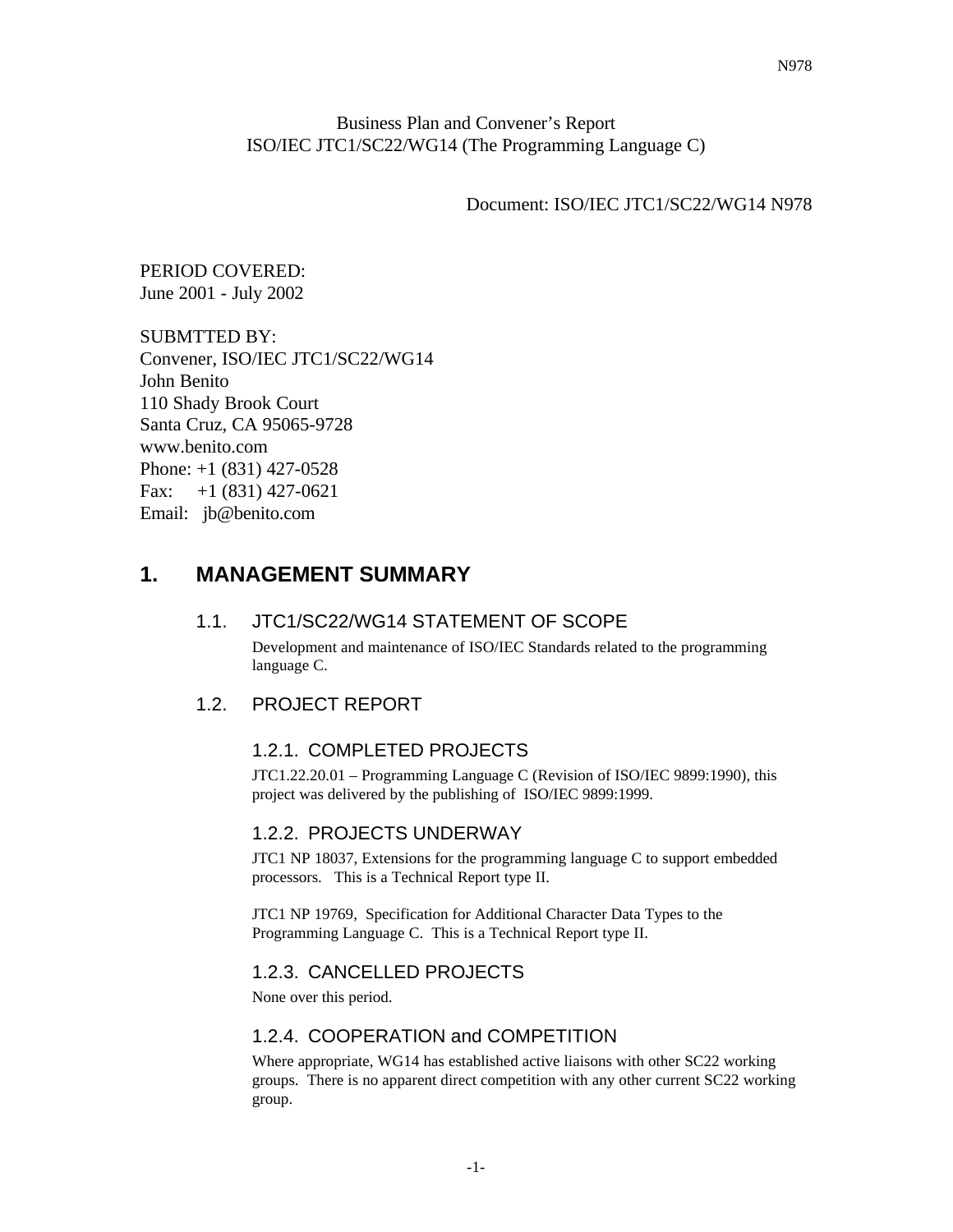# **2. PEROID REVIEW**

#### 2.1. MARKET REQUIREMENTS

WG14 feels that it is responding to user community pressure and to implementers concerns by revising the ISO/IEC 9899 standard on schedule. WG14 believes this new ISO/IEC 9899:1999 answers these concerns and keeps the International Standard for the C programming language current with today's programming trends and market. The evolution of Object Oriented programming, numerical extensions that were proposed by J11.1, internationalization, advancements in character set standardization, cross-language standards and cross-language bindings all were considered in the newly revised standard. These issues were also taken into consideration when request for the newly approved project JTC1 NP 19769 was submitted and the approved project JTC1 NP 18037. Most of these issues where considered during the technical discussions for the original ISO C Standard ISO/IEC 9899:1999. Please, see document ISO/IEC JCT 1/SC22 N2265 "Charter for the Revision of the C Standard" for more details.

### 2.2. ACHIEVEMENTS

WG14 has worked on Defect Reports, keeping the Defect Report Log current for 9899:1999, publishing a Technical Corrigendum 1. A new work item has also been approved, see ISO/IEC SC22 N3393, a Technical Report type II, "Specification for Additional Character Data Types to the Programming Language C". WG14 has made very good progress on the TR 18037, submitting WG14 N972 to SC22 for PDTR ballot, see SC22 N3395.

## 2.3. RESOURCES

WG14 meets two times per year in co-located technical sessions with the US committee J11. Over the past year, WG14 has timed its technical sessions to coincide with WG21, allowing those technical experts that would like to attend both technical sessions the opportunity to do so. (The WG14 Convener would like to thank the WG21 Convener for the extended effort it takes to coordinate common meeting locations and liaison between the two working groups.) Twelve countries participate by attending these meetings or by being involved in the technical discussions that take place over the reflector. The countries are: Australia, Canada, Denmark, France, Germany, Ireland, Japan, Netherlands, Norway, Sweden, UK, and the USA.

WG14 has been monitoring the cross-language standards activities, and are using the ISO/IEC JTC 1/WG20 guidelines on extended characters. WG14 has also keep apprised of the requirements of the LIA-1, 2 standards.

WG14 liaison appointments are:

| Group            | Name                           | Person assigned                     |
|------------------|--------------------------------|-------------------------------------|
| WG11             | Language Independent Datatypes | Keld Simonsen                       |
| WG15             | Posix                          | Keld Simonsen                       |
| WG <sub>20</sub> | Internationalization           | Keld Simonsen                       |
| WG <sub>21</sub> | $+$                            | Group liaison assigned <sup>1</sup> |

# **3. FOCUS NEXT WORK PERIOD**

 $\overline{a}$ 

WG14 will focus on the new work item JTC1 NP 19769, a type II technical report; see ISO/IEC SC22 N3356 and ISO/IEC SC22 N3393, and work item JTC1 NP 18037. The Committee

<sup>&</sup>lt;sup>1</sup> Dinkumware, Glassborow, Kristoffersen, Oracle, Plum Hall, Perennial, Sun Microsystems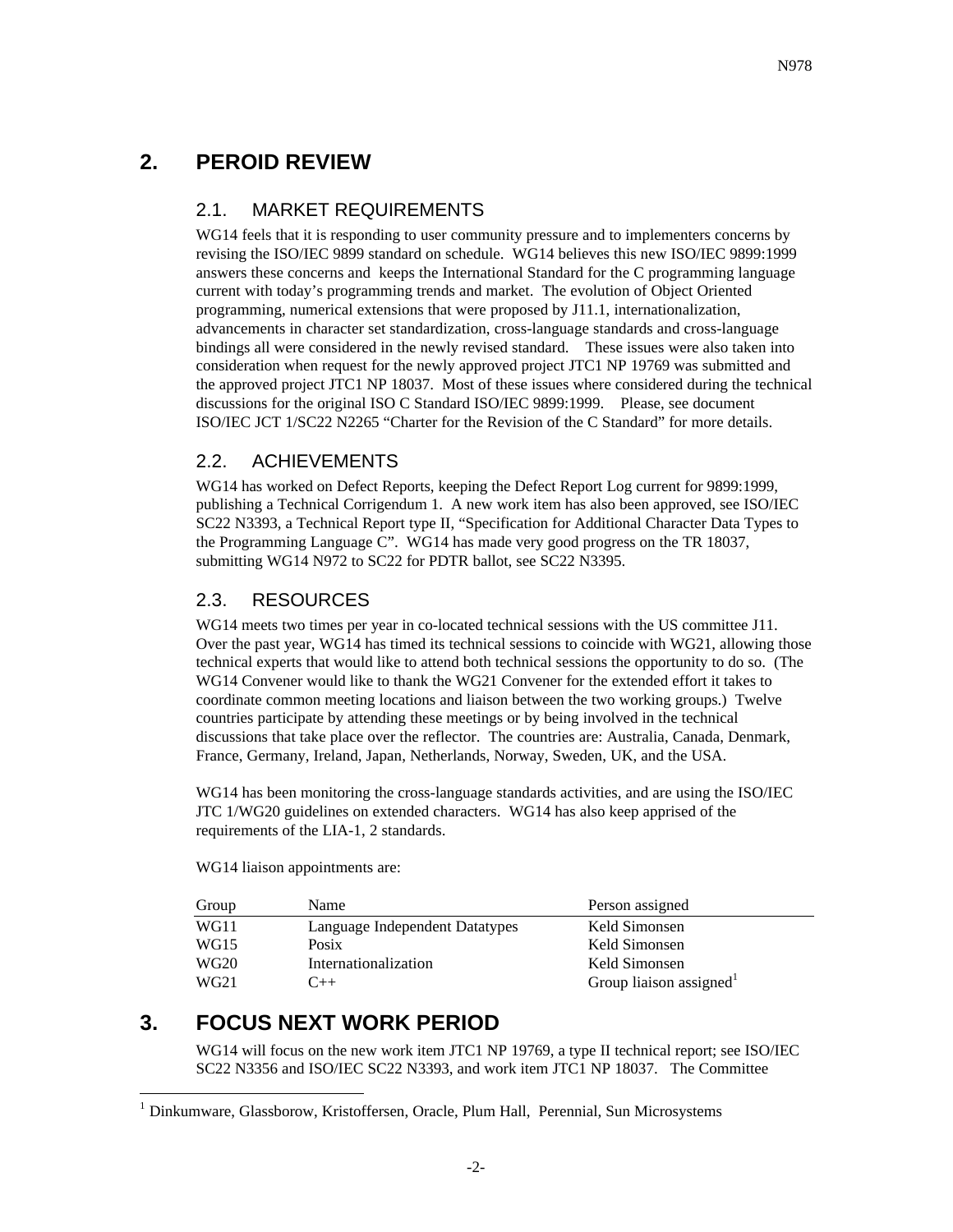discussed several other possible new work items, but has not reached consensus on any of the remaining items yet. The items identified to discuss are:

- 1. Conformance
- 2. Sequence Points
- 3. Time

#### 3.1. DELIVERABLES

None.

#### 3.2. STRATEGIES

WG14 believes that routine handling will suffice to complete the progress desired.

#### 3.3. RISKS

No problems are anticipated.

#### 3.4. OPPORTUNITIES

None.

#### 3.5. WORK PROGRAM PRIORITIES

WG14 will concentrate on the new work item NP 19769 and work item NP 18037, however WG14 will still respond to Defect Report logged for the current ISO/IEC 9899:1999 Standard.

## **4. OTHER ITEMS**

## 4.1. POSSIBLE ACTION REQUESTS AT FORTHCOMING PLENARY None

#### 4.2. WG14 SUPPORTS SC22 N2718

WG14 supports the action requested in ISO/IEC JTC 1/SC22 N2718.

#### 4.3. PROJECT EDITORS

The following individuals have been appointed project editors and backup project editors:

- JTC1.22.20.01 Programming Language C (Revision of ISO/IEC 9899:1990) Larry Jones (Project Editor), Douglas Walls (Backup Project Editor)
- JTC1 NP 18037, Extensions for the programming language C to support embedded processors. Willem Wakker (Project Editor)

JTC1 NP 19769, Specification for Additional Character Data Types to the Programming Language C.

Nobuyoshi Mori (Project Editor)

#### 4.4. ELECTRONIC DOCUMENT DISTRIBUTION

WG14 has conducted much of its detailed technical discussion using email reflector provided by the Danish UNIX Users Group and Keld Simonsen.